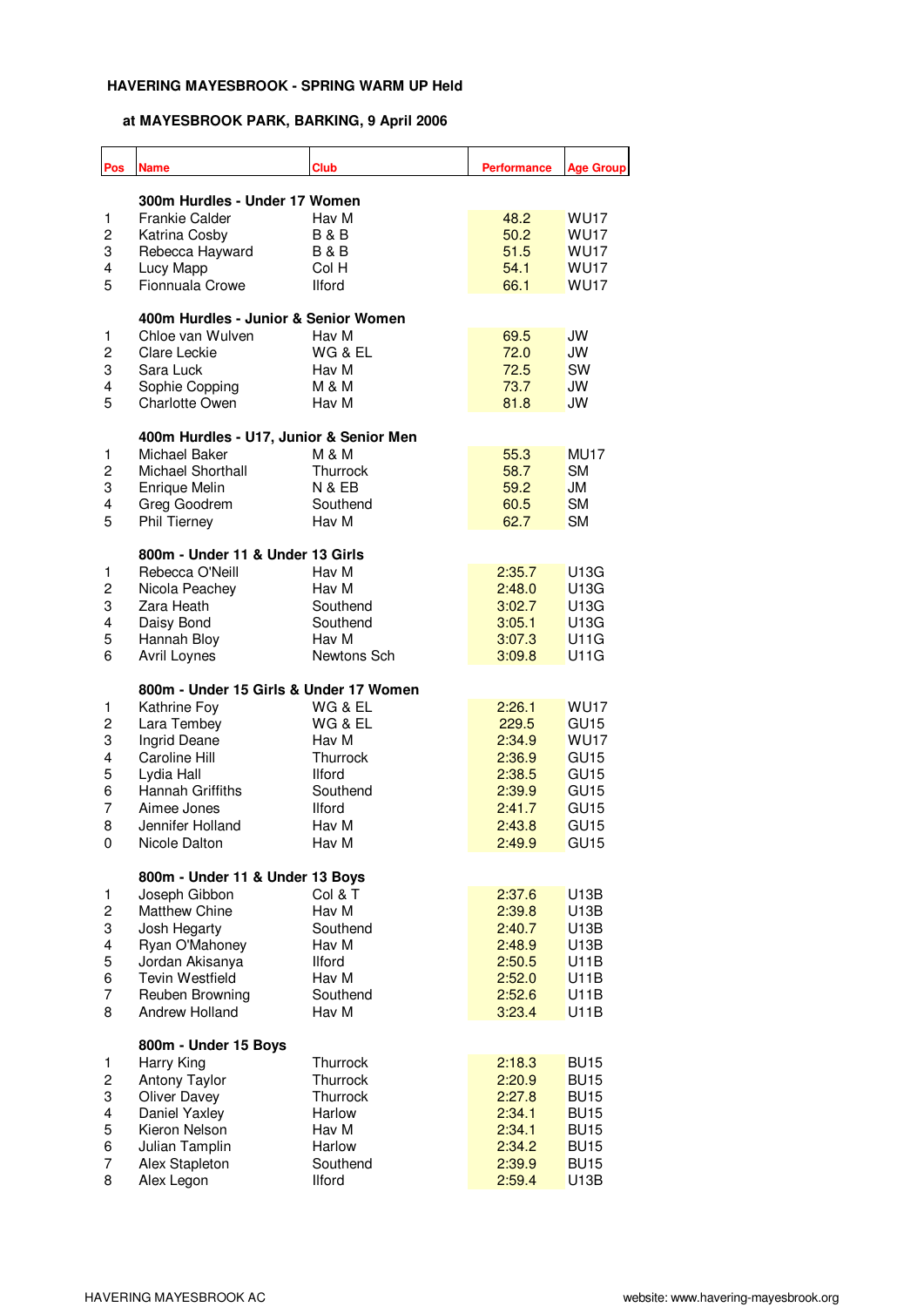| Pos                     | <b>Name</b>                  | <b>Club</b>     | <b>Performance</b> | <b>Age Group</b> |
|-------------------------|------------------------------|-----------------|--------------------|------------------|
|                         | 800m - Under 17 & Senior Men |                 |                    |                  |
| 1                       | Salvator Mutijima            | Hav M           | 2:01.5             | <b>SM</b>        |
| $\overline{c}$          | <b>Graham Eastty</b>         | Southend        | 2:02.4             | <b>SM</b>        |
| 3                       | David Gibbon                 | Col & T         | 2:02.9             | MU17             |
| 4                       | <b>Andrew Poole</b>          | Col & T         | 2:13.8             | MU17             |
| 5                       | <b>Tashan Charles</b>        | Unattached      | 2:50.3             | MU17             |
|                         |                              |                 |                    |                  |
|                         | 100m - Under 11 Boys         |                 |                    |                  |
| 1                       | Jordan Akisanya              | <b>Ilford</b>   | 14.6               | U11B             |
| $\overline{c}$          | Reuben Browning              | Southend        | 15.0               | U11B             |
| 3                       | <b>Tevin Westfield</b>       | Hav M           | 15.7               | U11B             |
|                         | 100m - Under 13 Boys         |                 |                    |                  |
| 1                       | <b>Charlie Smith</b>         | Hav M           | 13.0               | U13B             |
| 2                       | Conor Mullen                 | Hav M           | 14.9               | U13B             |
| 3                       | Frederick Mokoso             | Hav M           | 15.1               | U13B             |
| 4                       | Christopher Eaton            | <b>Basildon</b> | 15.6               | U13B             |
| 5                       | James Eaton                  | Unattached      | 15.8               | U13B             |
|                         |                              |                 |                    |                  |
|                         | 100m - Under 13 Girls        |                 |                    |                  |
| 1                       | Chloe Longhurst              | Southend        | 13.9               | U13G             |
| $\overline{\mathbf{c}}$ | Annie Adewole                | Thurrock        | 14.3               | U13G             |
| 3                       | Sian McCrory                 | Southend        | 14.7               | U13G             |
| $\overline{\mathbf{4}}$ | Leanne McCrory               | Southend        | 14.8               | U13G             |
| 5                       | <b>Chelsey Walker</b>        | Hav M           | 15.4               | U13G             |
| 6                       | <b>Tianna Blake</b>          | Hav M           | 17.6               | U13G             |
|                         |                              |                 |                    |                  |
|                         | 100m - Under 13 Girls        |                 |                    |                  |
| 1                       | <b>Ghanelle Edwards</b>      | Southend        | 14.4               | U13G             |
| 2                       | Simbiat Salami               | Hav M           | 14.8               | U13G             |
| 3                       | Rebecca O'Neill              | Hav M           | 15.4               | U13G             |
| 4                       | Daisy Bond                   | Southend        | 16.0               | U13G             |
| 5                       |                              |                 |                    |                  |
|                         | Georgia Shields              | Hav M           | 16.7               | U13G             |
|                         | 100m - Under 15 Girls        |                 |                    |                  |
| 1                       | Rebecca Clements             | Hav M           | 13.8               | GU <sub>15</sub> |
| $\overline{c}$          | Lilla Jacks                  | Hav M           | 14.2               | GU <sub>15</sub> |
| 3                       | Phoebe Boulton Jaggi         | Highgate H      | 15.2               | GU <sub>15</sub> |
| $\overline{4}$          | Kelly Jarrold                | Hav M           | 15.3               | GU <sub>15</sub> |
| 5                       | Chelsea Freed                | Highgate H      | 15.9               | GU <sub>15</sub> |
| 6                       |                              | Hav M           | 16.0               | GU <sub>15</sub> |
|                         | Prescilla Nyemba             |                 |                    |                  |
|                         | 100m - Under 15 Boys         |                 |                    |                  |
| 1                       | Oscar Faina                  | Unattached      | 12.4               | <b>BU15</b>      |
| $\overline{c}$          | <b>Anthony Norris</b>        | Highgate H      | 12.5               | <b>BU15</b>      |
| 3                       | Matt Fletcher                | <b>B&amp;B</b>  | 12.5               | <b>BU15</b>      |
| 4                       | Jayden Sharras               | Markhall Sch    | 12.8               | <b>BU15</b>      |
| 5                       | Gabriel Makinwa              | Hav M           | 13.2               | <b>BU15</b>      |
| 6                       | <b>Terry Hughes</b>          | Hav M           | 13.3               | <b>BU15</b>      |
|                         |                              |                 |                    |                  |
| $\overline{7}$          | Michael Isted                | Hav M           | 13.7               | <b>BU15</b>      |
| 8                       | Chuks Onyilke                | Hav M           | 14.1               | <b>BU15</b>      |
|                         | 100m - Under 17 Women        |                 |                    |                  |
| 1                       | Becky Sanders-Clarke         | Radley          | 13.0               | <b>WU17</b>      |
| 2                       | Lisa Connel                  | Radley          | 13.0               | <b>WU17</b>      |
| 3                       | <b>Frankie Calder</b>        | Hav M           | 13.2               | <b>WU17</b>      |
|                         |                              |                 |                    |                  |
| 4                       | <b>Charlotte Mackie</b>      | M & M           | 13.3               | <b>WU17</b>      |
| 5                       | Viki Randall                 | M & M           | 13.3               | <b>WU17</b>      |
| 6                       | Dorcas Wright                | Radley          | 13.4               | <b>WU17</b>      |
| $\overline{7}$          | <b>Charlie Atkins</b>        | Southend        | 14.3               | <b>WU17</b>      |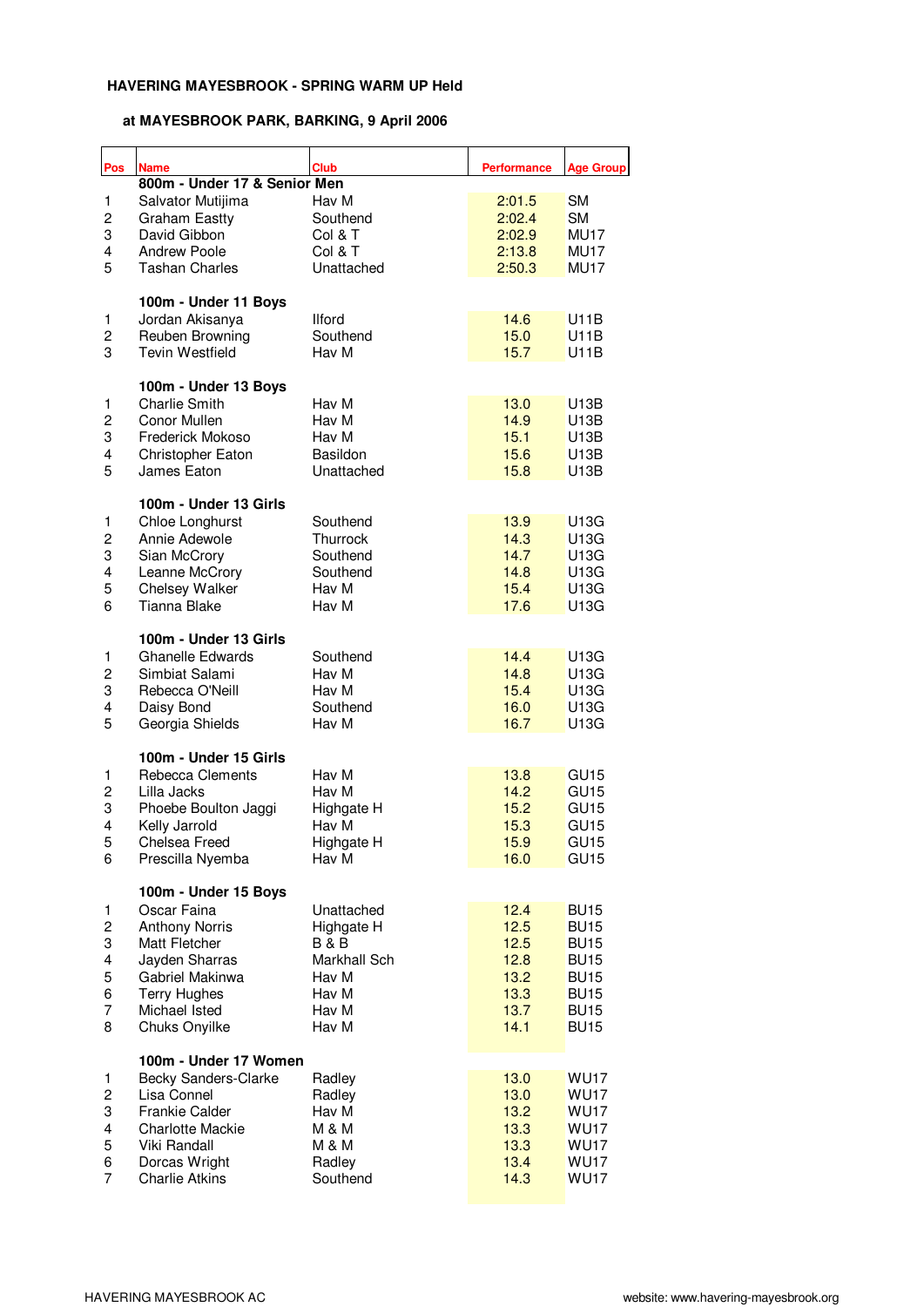| Pos                     | <b>Name</b>                                                                | <b>Club</b>      | <b>Performance</b> | <b>Age Group</b> |
|-------------------------|----------------------------------------------------------------------------|------------------|--------------------|------------------|
|                         | 100m - Junior & Senior Women                                               |                  |                    |                  |
| $\mathbf{1}$            | Louise Wood                                                                | Chelmsford       | 12.4               | SW               |
| $\overline{c}$          | <b>Claire Triggs</b>                                                       | Radley           | 12.4               | JW               |
| 3                       | <b>Vickie Cole</b>                                                         | <b>B&amp;B</b>   | 12.9               | SW               |
| 4                       | Heidi Nicolas                                                              | Basildon         | 12.9               | SW               |
| 5                       | Sarah Brown                                                                | Chelmsford       | 13.2               | SW               |
| 6                       | Estelle Djah                                                               | <b>SLH</b>       | 13.3               | JW               |
|                         | 100m - Under 17 Men                                                        |                  |                    |                  |
| 1                       | Eugene Ayanful                                                             | Hav M            | 11.3               | MU17             |
| $\overline{\mathbf{c}}$ | <b>Martin Pitts</b>                                                        | <b>Braintree</b> | 11.5               | <b>MU17</b>      |
| 3                       | Dominique Daniel                                                           | WG&EL            | 11.7               | <b>MU17</b>      |
| 4                       | Lemar Charles                                                              | <b>B&amp;B</b>   | 11.8               | MU17             |
| 5                       | Deji Akande                                                                | Chelmsford       | 11.8               | MU17             |
| 6                       | Hakeem Ady                                                                 | Highgate H       | 12.2               | MU17             |
| $\overline{7}$          | <b>Gary Tonks</b>                                                          | Hav M            | 12.5               | MU17             |
|                         | 100m - Under 17 Men                                                        |                  |                    |                  |
| 1                       | Eugene Ayanful                                                             | Hav M            | 11.3               | MU17             |
| 2                       | <b>Martin Pitts</b>                                                        | <b>Braintree</b> | 11.5               | <b>MU17</b>      |
| 3                       | Dominique Daniel                                                           | WG&EL            | 11.7               | <b>MU17</b>      |
| 4                       | Lemar Charles                                                              | <b>B&amp;B</b>   | 11.8               | MU17             |
| 5                       | Deji Akande                                                                | Chelmsford       | 11.8               | MU17             |
| 6                       | Hakeem Ady                                                                 | Highgate H       | 12.2               | MU17             |
| $\overline{7}$          | <b>Gary Tonks</b>                                                          | Hav M            | 12.5               | MU17             |
|                         | 100m - Under 17 Men                                                        |                  |                    |                  |
| 1                       | Daniel McDowall                                                            | Hav M            | 12.4               | <b>MU17</b>      |
| 2                       | Adam Taylor                                                                | Highgate H       | 12.4               | <b>MU17</b>      |
| 3                       | <b>Matthew Walters</b>                                                     | <b>B&amp;B</b>   | 12.5               | MU17             |
| 4                       | <b>Jessy Mendes</b>                                                        | Unattached       | 12.5               | MU17             |
| 5                       | Vincente Lazaro                                                            | Hav M            | 12.8               | MU17             |
| 6                       | Liam Hughes                                                                | Hav M            | 12.8               | <b>BU15</b>      |
| $\overline{7}$          | Marlon Moseley                                                             | Hav M            | 12.9               | <b>MU17</b>      |
|                         | 100m - Junior Men                                                          |                  |                    |                  |
| 1                       | Daniel Haque                                                               | <b>B&amp;B</b>   | 11.4               | JM               |
| $\overline{c}$          | Seyi Akande                                                                | Chelmsford       | 11.5               | <b>JM</b>        |
| 3                       | <b>Tyrone Carter</b>                                                       | WG&EL            | 11.7               | JM               |
| 4                       | <b>Chris Clements</b>                                                      | Hav M            | 11.7               | JM               |
|                         | 100m - Senior Men                                                          |                  |                    |                  |
| 1                       | Nick Thomas                                                                | WG&EL            | 11.2               | <b>SM</b>        |
| $\overline{c}$          | Scott Craddock                                                             | M & M            | 11.4               | <b>SM</b>        |
| 3                       | Michael Shorthall                                                          | Thurrock         | 11.7               | <b>SM</b>        |
| 4                       | Denzil Duncan                                                              | Kent AC          | 11.9               | <b>SM</b>        |
| 5<br>8                  | Nuka Kpoturu                                                               | Kent AC          | 12.4               | <b>SM</b>        |
|                         |                                                                            |                  |                    |                  |
| 1                       | 70m Hurdles - Under 13 Girls & 75 Hurdles Under 15 Girls<br>Chloe Galloway | WG & EL          | 11.8               | GU <sub>15</sub> |
| 2                       | Georgia Atkins                                                             | Southend         | 12.7               | GU <sub>15</sub> |
| 3                       | Sarah Griffiths                                                            | Southend         | 13.7               | U13G             |
| 4                       | Katie Peachey                                                              | Southend         | 13.7               | U13G             |
|                         |                                                                            |                  |                    |                  |
|                         | 80m Hurdles - Under 17 Women                                               |                  |                    |                  |
| 1                       | Nicola Hill                                                                | Hav M            | 12.3               | <b>WU17</b>      |
| 2                       | Becky Sanders-Clarke                                                       | Radley           | 12.7               | <b>WU17</b>      |
| 3                       | Eloise Wyre                                                                | WG & EL          | 13.5               | <b>WU17</b>      |
| 4                       | Catrina McAuliffe                                                          | Hav M            | 14.1               | <b>WU17</b>      |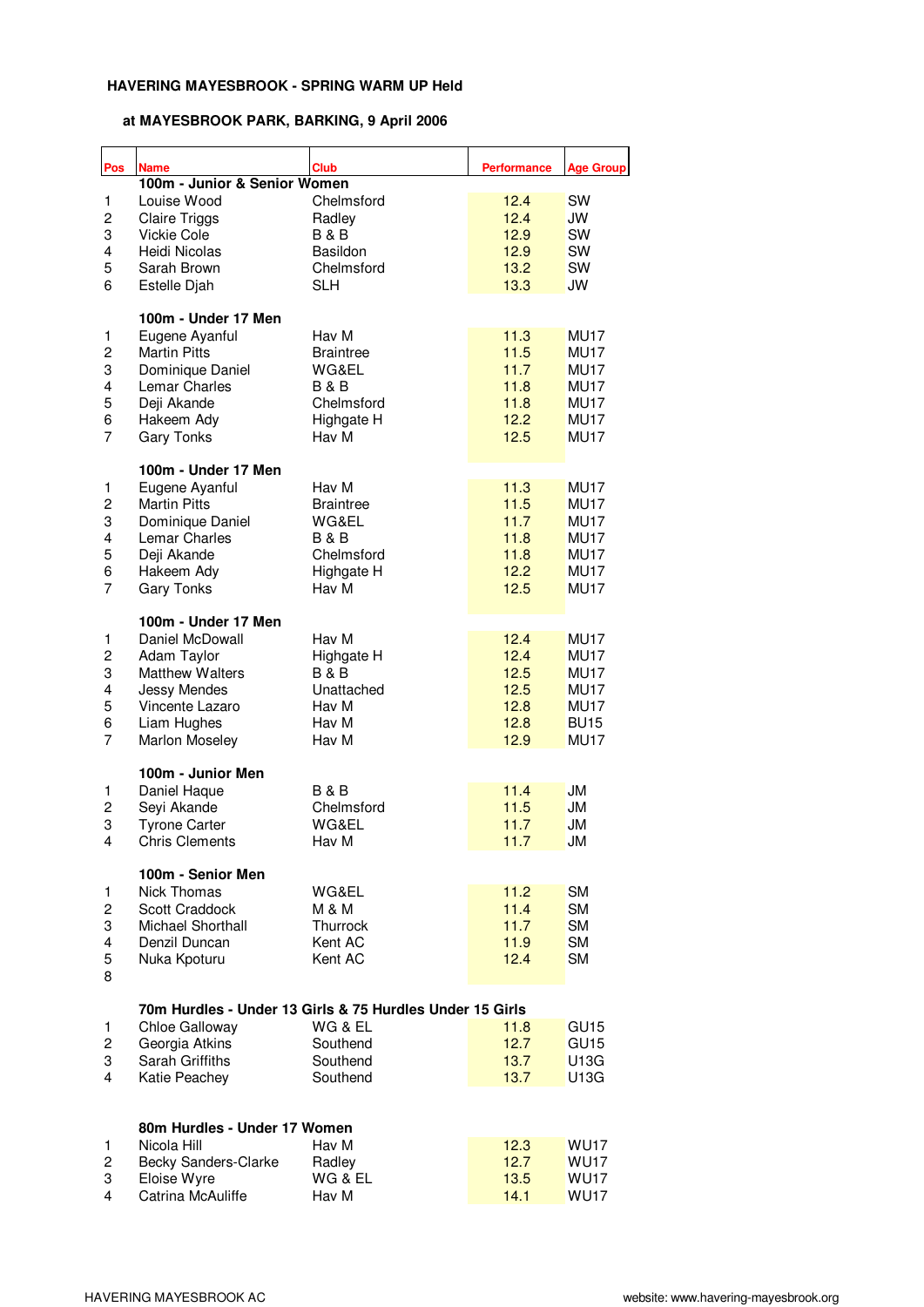| Pos                     | <b>Name</b>                                           | <b>Club</b>              | <b>Performance</b> | <b>Age Group</b>                     |
|-------------------------|-------------------------------------------------------|--------------------------|--------------------|--------------------------------------|
|                         | 100m Hurdles - Junior & Senior Women and Under 17 Men |                          |                    |                                      |
| 1                       | Michael Baker                                         | <b>M &amp; M</b>         | 13.7               | <b>MU17</b>                          |
| 2                       | Louise Wood                                           | Chelmsford               | 14.8               | SW                                   |
| 3                       | Nicola Gaisford                                       | Col H                    | 15.1               | JW                                   |
| 4                       | Chloe van Wulven                                      | Hav M                    | 15.2               | <b>JW</b>                            |
| 5                       | Lisa Schofield                                        | Hav M                    | 16.6               | <b>JW</b>                            |
| 6                       | Heidi Nicolas                                         | Basildon                 | 17.1               | SW                                   |
|                         |                                                       |                          |                    |                                      |
|                         | 110m Hurdles - Junior & Senior Men                    |                          |                    |                                      |
| 1                       | Michael Holden                                        | Col H                    | 16.0               | JМ                                   |
| 2                       | Michael Shorthall                                     | Thurrock                 | 16.0               | <b>SM</b>                            |
| 3                       | Joe Appiah                                            | Kent AC                  | 16.3               | <b>SM</b>                            |
| 4                       | Greg Goodrem                                          | Southend                 | 16.5               | <b>SM</b>                            |
| 5                       | <b>Ethelbert Metzger</b>                              | Kent AC                  | 17.9               | <b>SM</b>                            |
|                         | 1500m - Under 13 & Under 15 Girls                     |                          |                    |                                      |
| 1                       | Nena Dabhi                                            | <b>N &amp; EB</b>        | 5:09.1             | GU <sub>15</sub>                     |
| $\overline{c}$          | Jessica Judd                                          | Thurrock                 | 5:12.9             | U13G                                 |
| 3                       | Gemma Phillips                                        | Chelmsford               | 5:14.3             | GU <sub>15</sub>                     |
| 4                       | Rosie Digwood                                         | Chelmsford               | 5:15.3             | GU <sub>15</sub>                     |
| 5                       | Camilla Smee                                          | Southend                 | 5:20.6             | U13G                                 |
| 6                       | Zoey Littlechild                                      | Hav M                    | 5:22.5             | GU <sub>15</sub>                     |
| $\overline{7}$          | <b>Bethany Hawkings</b>                               | Chelmsford               | 5:34.8             | GU <sub>15</sub>                     |
| 8                       | Rebecca Luck                                          | Hav M                    | 5:41.9             | GU <sub>15</sub>                     |
| 9                       | Jade Timothy                                          | Hav M                    | 5:43.1             | GU <sub>15</sub><br>GU <sub>15</sub> |
| 10<br>11                | Josie Condron<br>Amy-Jane Cotter                      | Chelmsford<br>Highgate H | 5:44.4<br>6:06.5   | U13G                                 |
| 12                      | Rebecca Stanley                                       | Hav M                    | 6:11.0             | U13G                                 |
|                         |                                                       |                          |                    |                                      |
|                         | 1500m - Under 17 & Junior Women                       |                          |                    |                                      |
| 1                       | <b>Hayley Stibbs</b>                                  | Hav M                    | 5:07.9             | JW                                   |
| $\overline{\mathbf{c}}$ | Emma Fidge                                            | Chelmsford               | 5:11.0             | <b>WU17</b>                          |
| 3                       | Venta Dabhi                                           | <b>N &amp; EB</b>        | 5:11.0             | WU <sub>17</sub>                     |
| 4<br>5                  | Rebecca Oatham                                        | Thurrock<br>Hav M        | 5:13.6<br>5:58.6   | <b>WU17</b><br><b>WU17</b>           |
|                         | Becky Owen                                            |                          |                    |                                      |
|                         | 1500m - Under 13 & Under 15 Boys                      |                          |                    |                                      |
| 1                       | Alex Richards                                         | llford                   | 5:09.4             | U13B                                 |
| 2                       | <b>Ben Austin</b>                                     | Southend                 | 5:22.8             | U13B                                 |
| 3                       | <b>Harris Foster-Carter</b>                           | Southend                 | 5:36.5             | U13B                                 |
| 4                       | Robert Lofthouse                                      | Hav M                    | 5:43.1             | <b>BU15</b>                          |
|                         | 1500m - Under 17 & Senior Men                         |                          |                    |                                      |
| 1                       | <b>Matthew Maple</b>                                  | <b>Ilford</b>            | 4:23.3             | <b>SM</b>                            |
| $\overline{\mathbf{c}}$ | <b>Grant Twist</b>                                    | Hav M                    | 4:34.9             | MU17                                 |
| 3                       | Paul Berrett                                          | Hav M                    | 4:40.1             | VM40                                 |
| 4                       | <b>Andrew Poole</b>                                   | Col & T                  | 4:43.5             | MU17                                 |
| 5                       | Joshua Crompton                                       | Southend                 | 5:04.8             | MU17                                 |
|                         |                                                       |                          |                    |                                      |
|                         | 300m Under 15 Girls & Under 17 Women                  |                          |                    |                                      |
| 1                       | Katrina Cosby                                         | <b>B&amp;B</b>           | 42.6               | <b>WU17</b>                          |
| 2                       | Dorcas Wright                                         | Radley                   | 43.0               | <b>WU17</b>                          |
| 3                       | Kelsey Boosey                                         | Thurrock                 | 43.6               | <b>WU17</b>                          |
| 4                       | Kathrine Foy                                          | WG & EL                  | 44.7               | <b>WU17</b>                          |
| 5                       | Gemma Murray                                          | WG & EL                  | 45.3               | GU <sub>15</sub>                     |
| 6                       | Rachel Kerr                                           | Hav M                    | 46.0               | <b>WU17</b>                          |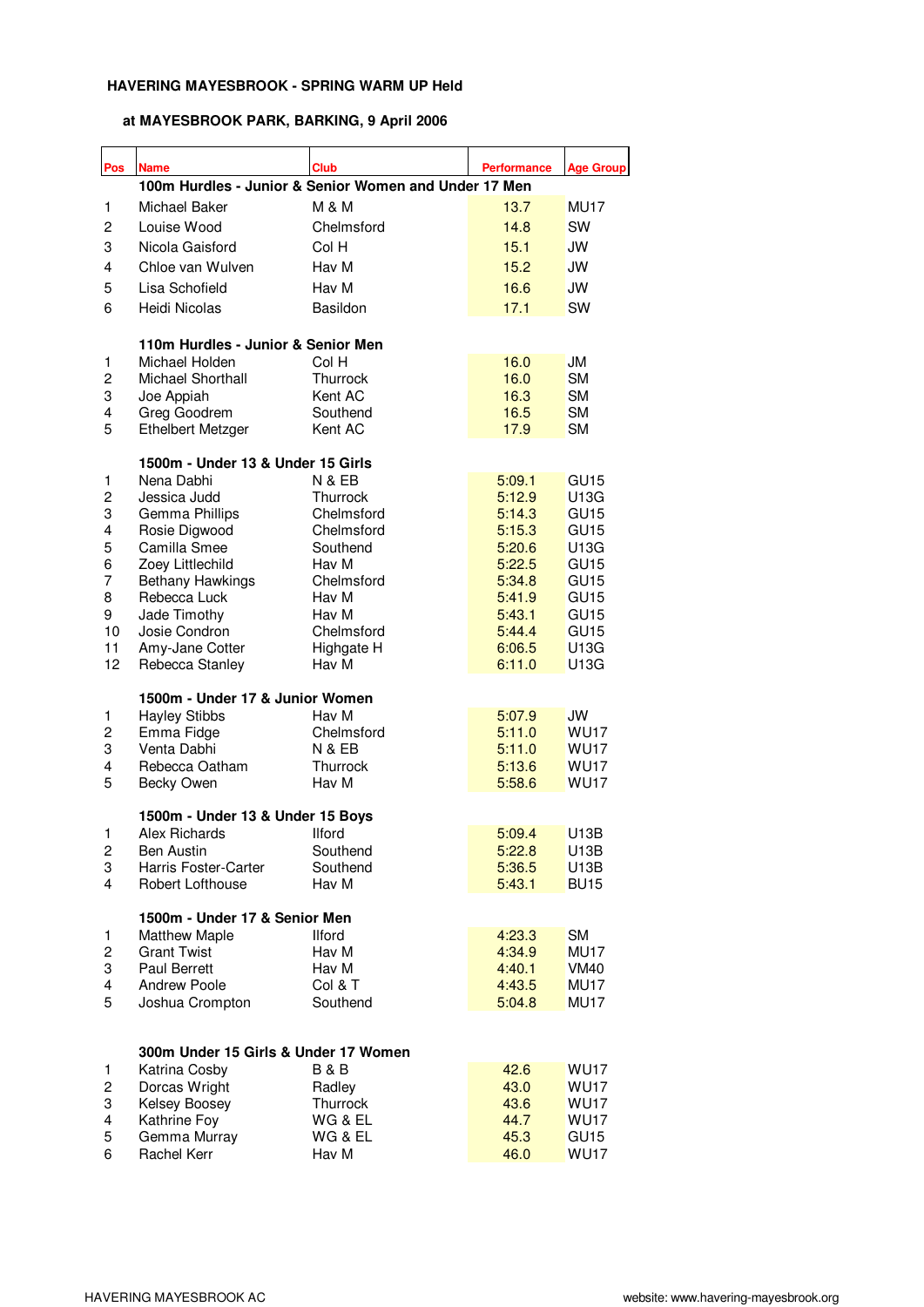| Pos                 | <b>Name</b>                       | <b>Club</b>       | <b>Performance</b> | <b>Age Group</b>       |
|---------------------|-----------------------------------|-------------------|--------------------|------------------------|
|                     | 400m Under 15 Boys & Under 17 Men |                   |                    |                        |
| 1                   | <b>Matthew Walters</b>            | <b>B&amp;B</b>    | 55.7               | MU17                   |
| 2                   | Craig Moore                       | Hav M             | 58.6               | MU17                   |
| 3                   | Anton Elson                       | Hav M             | 63.7               | <b>BU15</b>            |
| 4                   | Kieron Nelson                     | Hav M             | 65.3               | <b>BU15</b>            |
|                     | 400m Junior Men & Under 17 Men    |                   |                    |                        |
| 1                   | Mark Woodley                      | Chelmsford        | 51.9               | JM                     |
| $\overline{c}$      | Enrique Melin                     | <b>N &amp; EB</b> | 54.0               | JM                     |
| 3                   | Tashan Hurmal Russell             | Kent AC           | 55.5               | JM                     |
| 4                   | Oshan Munishi                     | Highgate H        | 65.4               | MU17                   |
|                     | 400m Senior Men                   |                   |                    |                        |
| 1                   | Alloy Wilson                      | <b>B&amp;B</b>    | 49.5               | <b>SM</b>              |
| $\overline{c}$      | Solomon Daniels                   | <b>N &amp; EB</b> | 50.8               | <b>SM</b>              |
| 3                   | Raphael Lewis                     | <b>N &amp; EB</b> | 51.3               | <b>SM</b>              |
| 4<br>5              | Salvator Mutijima                 | Hav M             | 52.7<br>53.8       | <b>SM</b><br><b>SM</b> |
|                     | James Murphy                      | Hav M             |                    |                        |
|                     | 400m Junior women                 | Hav M             |                    |                        |
| 1<br>2              | Lauren Clark<br>Hannah Biddiss    | <b>M &amp; M</b>  | 61.3<br>62.4       | JW<br>JW               |
| 3                   | Helen Roche                       | Hav M             | 63.0               | JW                     |
| 4                   | Robyn Delivett                    | Hav M             | 65.3               | JW                     |
| 5                   | Laura Moore                       | Hav M             | 73.6               | JW                     |
|                     |                                   |                   |                    |                        |
|                     | 200m - Under 13 Girls             |                   |                    |                        |
| 1                   | Chloe Longhurst                   | Southend          | 29.0               | U13G                   |
| 2                   | Sian McCrory                      | Southend          | 30.6               | U13G                   |
| 3                   | Nicola Peachey                    | Hav M             | 30.7               | U13G                   |
| 4                   | Jessica Judd                      | Thurrock          | 30.9               | U13G                   |
| 5                   | Leanne McCrory                    | Southend          | 31.6               | U13G                   |
|                     | 200m - Under 13 Girls             |                   |                    |                        |
| 1                   | Annie Adewole                     | Thurrock          | 30.3               | U13G                   |
| 2                   | Ghanelle Edwards                  | Southend          | 31.0               | U13G                   |
| 3                   | Rebecca O'Neill                   | Hav M             | 31.5               | U13G                   |
| 4                   | <b>Chelsey Walker</b>             | Hav M             | 32.4               | U13G                   |
| 5                   | Tianna Blake                      | Hav M             | 37.5               | U13G                   |
|                     | 200m - Under 15 Girls             |                   |                    |                        |
| 1                   | Lara Tembey                       | WG & EL           | 28.8               | GU <sub>15</sub>       |
| 2                   | Rebecca Clements                  | Hav M             | 29.1               | GU <sub>15</sub>       |
| 3                   | Lilla Jacks                       | Hav M             | 30.3               | GU <sub>15</sub>       |
| 4                   | Aimee Jones                       | <b>Ilford</b>     | 30.9               | GU <sub>15</sub>       |
| 5                   | Phoebe Boulton Jaggi              | Highgate H        | 32.1               | GU <sub>15</sub>       |
| 6<br>$\overline{7}$ | Chelsea Freed                     | Highgate H        | 34.0               | GU <sub>15</sub>       |
|                     | Paris Westfield                   | Hav M             | 40.9               | GU <sub>15</sub>       |
|                     | 200m - Under 13 Boys              |                   |                    |                        |
| 1                   | <b>Charlie Smith</b>              | Hav M             | 27.1               | U13B                   |
| 2                   | Daniel Wood                       | Hav M             | 30.9               | U13B                   |
| 3                   | Frederick Mokoso                  | Hav M             | 31.4               | U13B                   |
| 4                   | Conor Mullen                      | Hav M             | 31.5               | U13B                   |
| 5                   | Christopher Eaton                 | Basildon          | 32.1               | U13B                   |
| 6                   | James Eaton                       | Unattached        | 32.5               | U13B                   |
| $\overline{7}$      | <b>Andrew Kerr</b>                | Hav M             | 34.3               | U13B                   |
|                     | 200m - Under 15 Boys              |                   |                    |                        |
| 1                   | <b>Anthony Norris</b>             | Highgate H        | 25.5               | <b>BU15</b>            |
| 2                   | Ashley Legg                       | Unattached        | 25.7               | <b>BU15</b>            |
| 3                   | Anton Elson                       | Hav M             | 29.4               | <b>BU15</b>            |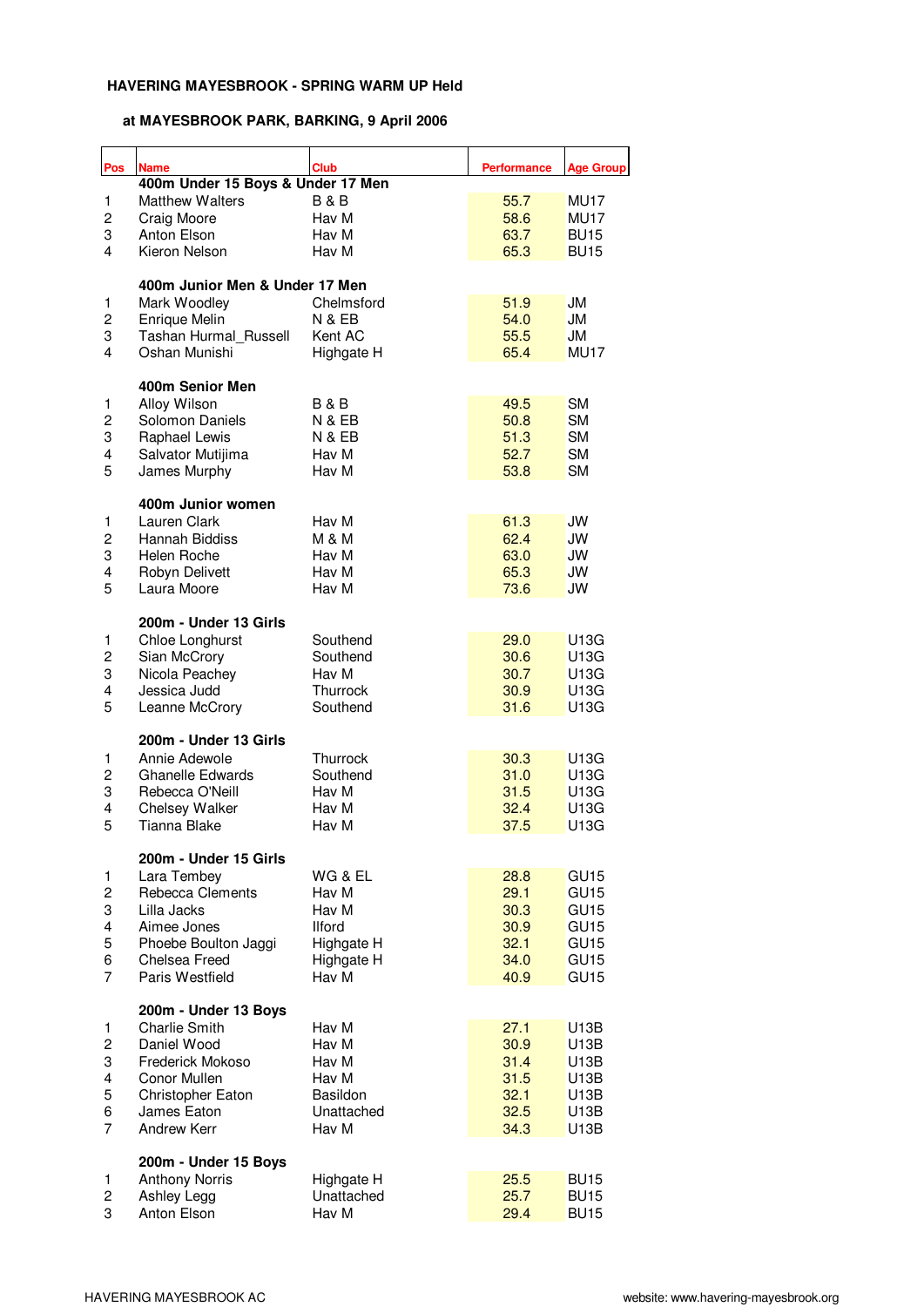| Pos                     | <b>Name</b>                               | <b>Club</b>               | <b>Performance</b> | <b>Age Group</b>       |
|-------------------------|-------------------------------------------|---------------------------|--------------------|------------------------|
|                         | 200m - Under 17 Women                     |                           |                    |                        |
| 1                       | Lisa Connel                               | Radley                    | 25.7               | <b>WU17</b>            |
| $\overline{c}$          | Becky Sanders-Clarke                      | Radley                    | 26.6               | <b>WU17</b>            |
| 3                       | <b>Charlotte Mackie</b>                   | M & M                     | 26.7               | <b>WU17</b>            |
| 4                       | Viki Randall                              | <b>M &amp; M</b>          | 26.9               | <b>WU17</b>            |
| 5                       | Vicki Wheatland                           | Col H                     | 27.4               | <b>WU17</b>            |
| 6                       | Alysia Halsey                             | Col H                     | 29.1               | <b>WU17</b>            |
| $\overline{7}$          | Louisa Wood                               | Hav M                     | 29.7               | <b>WU17</b>            |
|                         | 200m - Junior Women                       |                           |                    |                        |
| 1                       | <b>Claire Triggs</b>                      | Radley                    | 25.7               | JW                     |
| $\overline{\mathbf{c}}$ | Nicola Gaisford                           | Col H                     | 26.6               | <b>JW</b>              |
| 3                       | Jade Morgan                               | Col H                     | 27.0               | <b>JW</b>              |
| 4<br>5                  | Sophie Copping<br>Lisa Schofield          | <b>M &amp; M</b><br>Hav M | 27.2<br>27.2       | <b>JW</b>              |
| 6                       | Hannah Biddiss                            |                           | 27.3               | JW                     |
| $\overline{7}$          |                                           | M & M                     |                    | JW                     |
|                         | Helen Roche                               | Hav M                     | 29.6               | JW                     |
| 1                       | 200m - Senior Women<br><b>Vickie Cole</b> | <b>B&amp;B</b>            | 26.4               | SW                     |
| $\overline{c}$          | Sarah Brown                               | Chelmsford                | 27.5               | SW                     |
| 3                       | Hannah Gamester                           | Hav M                     | 27.7               | SW                     |
| 4                       | Sam Molyneux                              | Radley                    | 28.6               | SW                     |
|                         |                                           |                           |                    |                        |
| 1                       | 200m - Under 17 Men<br>Eugene Ayanful     | Hav M                     | 22.6               | MU17                   |
| $\overline{c}$          | Michael Baker                             | <b>M &amp; M</b>          | 23.0               | MU17                   |
| 3                       | <b>Martin Pitts</b>                       | <b>Braintree</b>          | 23.2               | MU17                   |
| 4                       | Lemar Charles                             | B & B                     | 23.4               | MU17                   |
| 5                       | Deji Akande                               | Chelmsford                | 24.6               | MU17                   |
| 6                       | <b>Gary Tonks</b>                         | Hav M                     | 30.9               | MU17                   |
|                         |                                           |                           |                    |                        |
|                         | 200m - Under 17 Men                       |                           |                    |                        |
| 1                       | Dominique Daniel                          | WG&EL                     | 23.6               | MU17                   |
| 2                       | <b>Jessy Mendes</b>                       | Unattached                | 24.6               | MU17                   |
| 3                       | Daniel McDowall                           | Hav M                     | 24.7               | MU17                   |
| 4                       | Adam Taylor                               | Highgate H                | 24.7               | <b>MU17</b>            |
| 5                       | Hakeem Ady                                | Highgate H                | 25.0               | MU17                   |
|                         | 200m - Junior Men                         |                           |                    |                        |
| 1<br>2                  | Luke Stott                                | Hav M<br>WG&EL            | 22.4<br>23.3       | <b>JM</b><br><b>JM</b> |
|                         | <b>Tyrone Carter</b><br>Seyi Akande       | Chelmsford                |                    |                        |
| 3<br>4                  | <b>Chris Clements</b>                     | Hav M                     | 23.3<br>23.5       | <b>JM</b><br><b>JM</b> |
| 5                       | Mark Woodley                              | Chelmsford                | 23.9               | <b>JM</b>              |
| 6                       | <b>Calvin Barnes</b>                      | Chelmsford                | 24.0               | <b>JM</b>              |
|                         |                                           |                           |                    |                        |
|                         | 200m - Senior Men                         |                           |                    |                        |
| 1<br>$\overline{c}$     | Nick Thomas<br>Denzil Duncan              | WG&EL<br>Kent AC          | 22.7<br>23.7       | <b>SM</b><br><b>SM</b> |
|                         |                                           |                           |                    |                        |
| 3                       | Adam Shaw                                 | Southend                  | 23.7               | <b>SM</b>              |
| 4                       | <b>Ethelbert Metzger</b>                  | Kent AC                   | 24.5               | <b>SM</b>              |
|                         | <b>Hammer Female</b>                      |                           |                    |                        |
| 1                       | Sarah Deacon                              | Hav M                     | 43.70              | SW                     |
| 2                       | Sarah Smith                               | WG & EL                   | 34.00              | <b>WU17</b>            |
| 3                       | Louisa Taylor                             | Chelmsford                | 33.62              | JW                     |
| 4                       | <b>Vikkie Taylor</b>                      | Harlow                    | 28.63              | JW                     |
| 5                       | Dawn Copping                              | M & M                     | 24.45              | <b>VW40</b>            |
|                         | <b>Hammer Male</b>                        |                           |                    |                        |
| 1                       | Kevin Deacon                              | Hav M                     | 43.93              | <b>SM</b>              |
| 2                       | Lee Arrowsmith                            | Hav M                     | 33.45              | <b>SM</b>              |
| 3                       | Lewis Williams                            | Hav M                     | 19.99              | <b>BU15</b>            |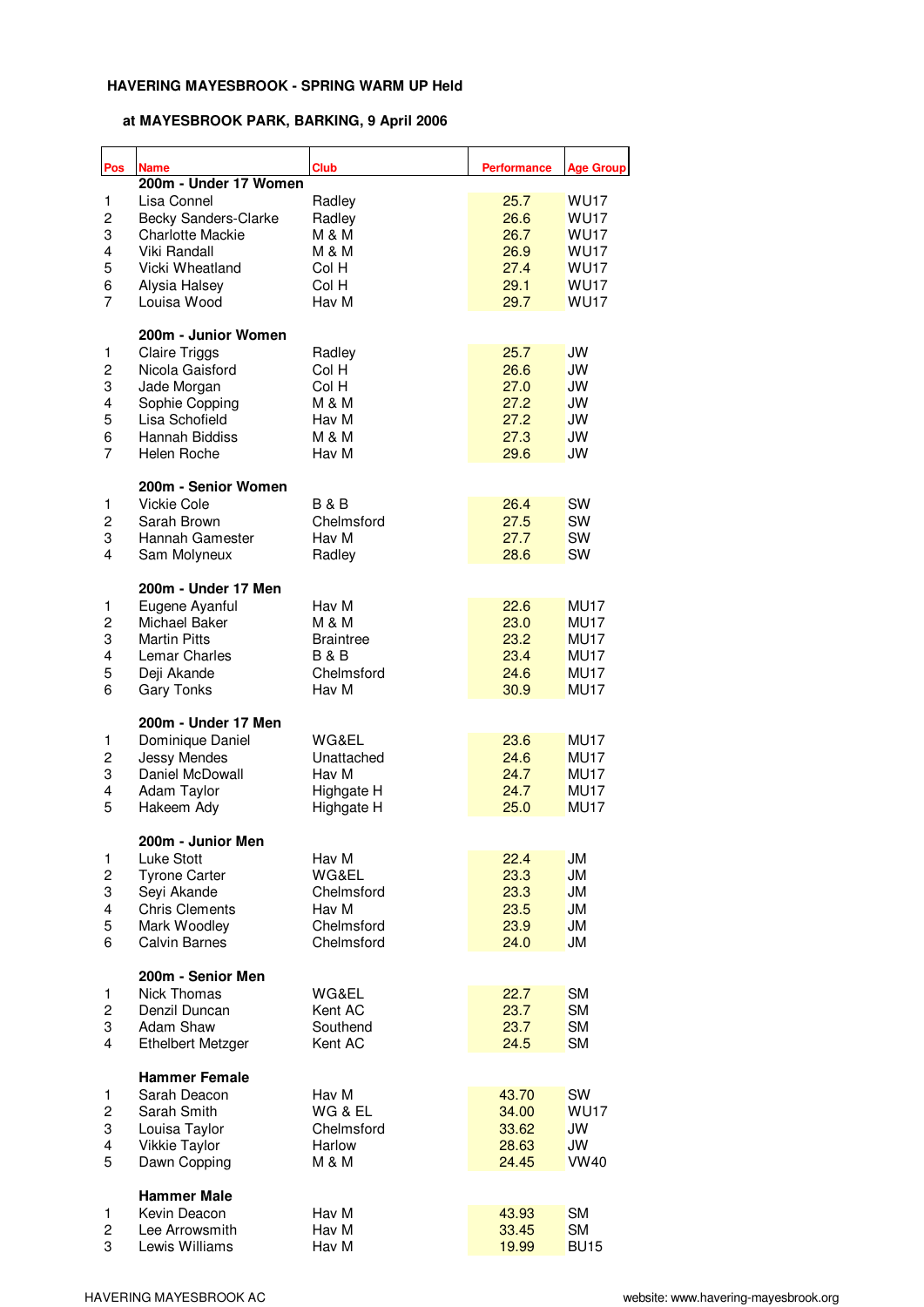| Pos | <b>Name</b>                         | <b>Club</b>      | <b>Performance</b> | <b>Age Group</b> |
|-----|-------------------------------------|------------------|--------------------|------------------|
|     | Long Jump - Male U17 Upwards        |                  |                    |                  |
|     | Joe Appiah                          | Kent AC          | 6.29               | <b>SM</b>        |
|     | Vincente Lazaro                     | Hav M            | 6.05               | MU17             |
|     | Marcus Morrison                     | B & B            | 5.78               | MU17             |
|     | Craig Moore                         | Hav M            | 4.70               | MU17             |
|     | <b>Calvin Barnes</b>                | Chelmsford       | 6.38               | JM               |
|     | Michael Holden                      | Col H            | 6.12               | JM               |
|     | <b>Robert Saunders</b>              | Kent AC          | 5.20               | JM               |
|     | Rawlston Morian                     | Kent AC          | 5.02               | JM               |
|     | Long Jump - Female U17 Upwards      |                  |                    |                  |
|     | Lauren Blackie                      | <b>B&amp;B</b>   | 5.06               | <b>WU17</b>      |
|     | Nicola Hill                         | Hav M            | 4.96               | <b>WU17</b>      |
|     | <b>Charlie Atkins</b>               | Southend         | 4.30               | <b>WU17</b>      |
|     | Heidi Nicolas                       | Basildon         | 5.04               | SW               |
|     | Laura Moore                         | Hav M            | 3.74               | JW               |
|     | Discus - Male all                   |                  |                    |                  |
|     | <b>Scott Litton-Hayes</b>           | N & EB           | 46.13              | <b>SM</b>        |
|     | Andy Tierney                        | Hav M            | 29.87              | <b>SM</b>        |
|     | <b>Matthew Baptiste</b>             | N & EB           | 36.92              | MU17             |
|     | Craig Moore                         | Hav M            | 31.94              | MU17             |
|     | Chris Newton                        | Hav M            | 31.36              | JM               |
|     | Daniel Yaxley                       | Harlow           | 22.31              | <b>BU15</b>      |
|     | Rob Legon                           | <b>Ilford</b>    | 19.52              | <b>BU15</b>      |
|     | <b>Christopher Dawe</b>             | <b>Ilford</b>    | 24.22              | <b>BU15</b>      |
|     | <b>Andrew Townsend</b>              | <b>Ilford</b>    | 12.27              | <b>BU15</b>      |
|     | Long Jump - Female U11, U13 & U15   |                  |                    |                  |
|     | Nicola Peachey                      | Hav M            | 3.91               | U13G             |
|     | Camilla Smee                        | Southend         | 3.72               | U13G             |
|     | Chelsey Walker                      | Hav M            | 3.52               | U13G             |
|     | Annie Adewole                       | Thurrock         | 3.49               | U13G             |
|     | Georgia Shields                     | Hav M            | 3.35               | U13G             |
|     | Laura Drew                          | Hav M            | 3.05               | U13G             |
|     | Tianna Blake                        | Hav M            | 2.67               | U13G             |
|     | Chloe Galloway                      | WG & EL          | 4.87               | GU <sub>15</sub> |
|     | Georgia Atkins                      | Southend         | 4.53               | GU <sub>15</sub> |
|     | Nicole Dalton                       | Hav M            | 3.30               | GU <sub>15</sub> |
|     | Long Jump - Male U11, U13 & U15     |                  |                    |                  |
|     | <b>Ben Austin</b>                   | Southend         | 4.18               | U13B             |
|     | Frederick Mokoso                    | Hav M            | 4.08               | U13B             |
|     | <b>Andrew Kerr</b>                  | Hav M            | 3.49               | U13B             |
|     | <b>Jack Pitts</b>                   | <b>Braintree</b> | 3.40               | U13B             |
|     | Christopher Eaton                   | Basildon         | 3.13               | U13B             |
|     | James Eaton                         | Unattached       | <b>NJ</b>          | U13B             |
|     | Jordan Akisanya                     | <b>Ilford</b>    | 3.91               | U11B             |
|     | Matt Fletcher                       | <b>B&amp;B</b>   | 5.72               | <b>BU15</b>      |
|     | Robert Lofthouse                    | Hav M            | 3.81               | <b>BU15</b>      |
|     | James Drew                          | Hav M            | 3.55               | <b>BU15</b>      |
|     | <b>Shot Female Under 15 Upwards</b> |                  |                    |                  |
|     | Sarah Smith                         | WG & EL          | 9.91               | <b>WU17</b>      |
|     | Rosie Alda                          | Highgate H       | 8.10               | <b>WU17</b>      |
|     | Catrina McAuliffe                   | Hav M            | 7.12               | <b>WU17</b>      |
|     | Dawn Copping                        | M & M            | 7.13               | <b>VW40</b>      |
|     | Jade Morgan                         | Col H            | 8.99               | JW               |
|     | <b>Charlotte Deacon</b>             | <b>Ilford</b>    | 8.41               | GU <sub>15</sub> |
|     | Samantha Hill                       | Hav M            | 6.99               | GU <sub>15</sub> |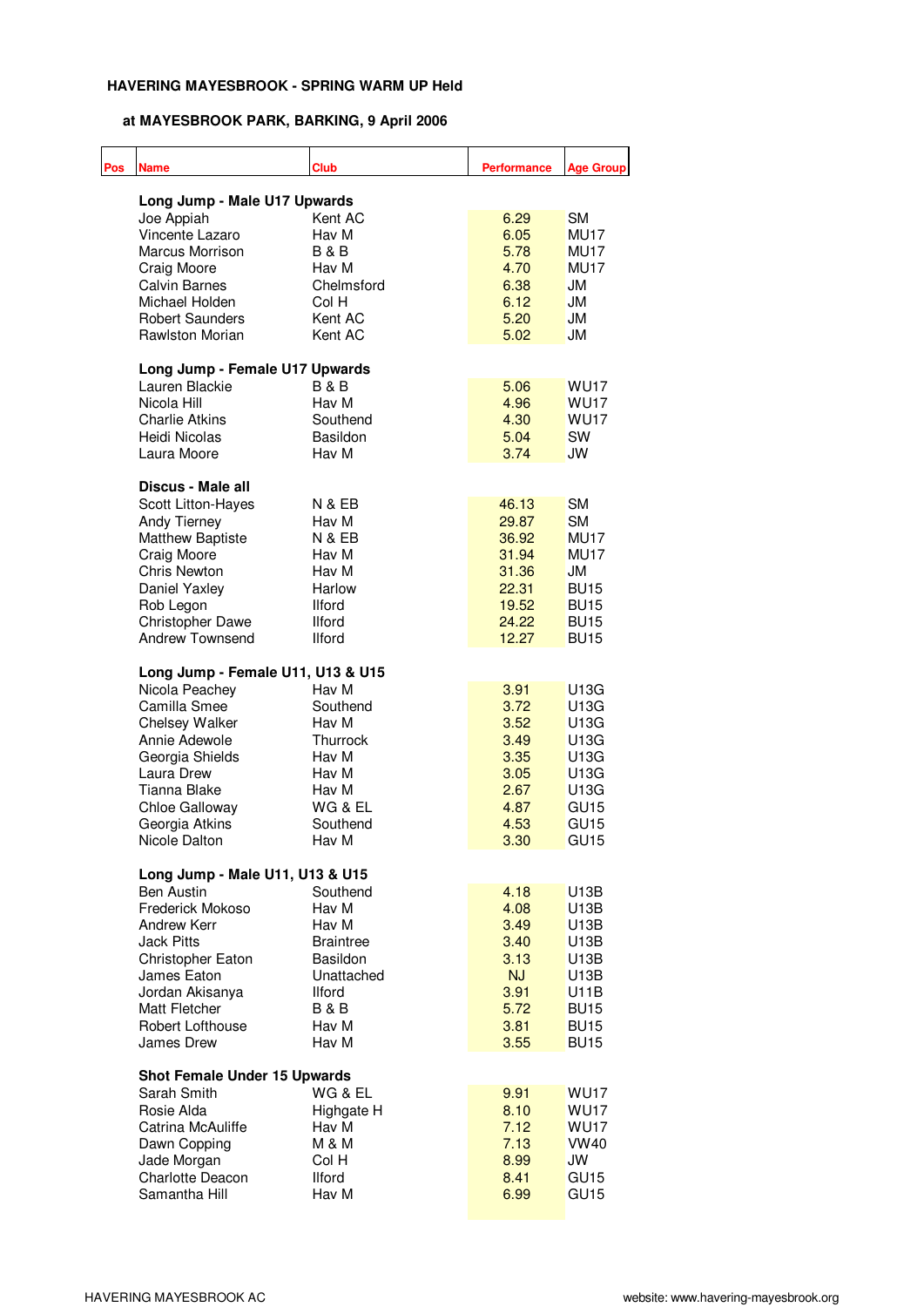| Pos | <b>Name</b>                          | <b>Club</b>       | <b>Performance</b> | <b>Age Group</b> |
|-----|--------------------------------------|-------------------|--------------------|------------------|
|     | Pole Vault - Female Under 15 Upwards |                   |                    |                  |
|     | Danielle Ross                        | Hav M             | 2.40               | SW               |
|     | Rachel Arnheim                       | <b>B&amp;B</b>    | 2.80               | <b>WU17</b>      |
|     | Rebecca Hayward                      | <b>B&amp;B</b>    | 2.30               | <b>WU17</b>      |
|     |                                      |                   |                    |                  |
|     | Pole Vault - Male Under 15 Upwards   |                   |                    |                  |
|     | Robert Thickpenny                    | TVH               | 4.20               | <b>SM</b>        |
|     | Michael Ryan                         | Chelmsford        | 3.70               | <b>MU17</b>      |
|     | <b>Discus - Female All</b>           |                   |                    |                  |
|     | Lauren Newton                        | Hav M             | 25.44              | <b>WU17</b>      |
|     | Leeanna Davie                        | Thurrock          | 23.66              | <b>WU17</b>      |
|     | Catrina McAuliffe                    | Hav M             | 23.45              | <b>WU17</b>      |
|     | Carla Schofield                      | Hav M             | 17.86              | <b>WU17</b>      |
|     | Laura Drew                           | Hav M             | 9.35               | U13G             |
|     | Jessica Humpheryes                   | Hav M             | 24.84              | GU <sub>15</sub> |
|     | Samantha Hill                        | Hav M             | 20.36              | GU <sub>15</sub> |
|     |                                      |                   |                    |                  |
|     | Linzi Boosey                         | Thurrock          | 20.29              | GU <sub>15</sub> |
|     | Katherine Knight                     | Hav M             | 14.71              | GU <sub>15</sub> |
|     | Rebecca Luck                         | Hav M             | 13.52              | GU <sub>15</sub> |
|     | Melanie Harrison                     | Hav M             | 38.22              | SW               |
|     | <b>Shot Male All</b>                 |                   |                    |                  |
|     | <b>Matthew Baptiste</b>              | <b>N &amp; EB</b> | 15.10              | MU17             |
|     | Hakeem Ady                           | Highgate H        | 11.09              | MU17             |
|     | <b>Gary Tonks</b>                    | Hav M             | 9.76               | MU17             |
|     | <b>Anthony Norris</b>                | Highgate H        | 8.44               | <b>BU15</b>      |
|     | Lewis Williams                       | Hav M             | 5.65               | <b>BU15</b>      |
|     | James Drew                           | Hav M             | 5.57               | <b>BU15</b>      |
|     |                                      |                   |                    |                  |
|     | <b>Andrew Townsend</b>               | <b>Ilford</b>     | 5.29               | <b>BU15</b>      |
|     | Liam Leddy                           | <b>Ilford</b>     | 4.82               | <b>BU15</b>      |
|     | High Jump - Female                   |                   |                    |                  |
|     | Chloe Galloway                       | WG & EL           | 1.50               | GU <sub>15</sub> |
|     | Jennifer Holland                     | Hav M             | 1.35               | GU <sub>15</sub> |
|     | <b>Bethan Siddons</b>                | Hav M             | 1.60               | <b>WU17</b>      |
|     | Sara Luck                            | Hav M             | 1.55               | SW               |
|     | High Jump - Male                     |                   |                    |                  |
|     | Greg Goodrem                         | Southend          | 1.70               | SM               |
|     | <b>Robert Saunders</b>               | Kent AC           | 1.60               | JM               |
|     | Danny Spelman                        | Basildon          | 1.75               | MU17             |
|     | Adam Taylor                          | Highgate H        | 1.55               | <b>MU17</b>      |
|     |                                      |                   |                    |                  |
|     | Triple Jump - Female                 |                   |                    |                  |
|     | Lauren Blackie                       | <b>B&amp;B</b>    | 10.73              | <b>WU17</b>      |
|     | Eloise Wyre                          | WG & EL           | 9.88               | <b>WU17</b>      |
|     | Hana Downs                           | WG & EL           | 9.80               | <b>WU17</b>      |
|     | Sam Molyneux                         | Radley            | 9.74               | SW               |
|     | Kirsty Smith                         | Hav M             | 10.78              | JW               |
|     | Jade Morgan                          | Col H             | 10.49              | <b>JW</b>        |
|     | Triple Jump - Male                   |                   |                    |                  |
|     |                                      |                   |                    |                  |
|     | Nuka Kpoturu                         | Kent AC           | 11.64              | <b>SM</b>        |
|     | <b>Rawlston Morian</b>               | Kent AC           | 11.84              | JM               |
|     | Marcus Morrison                      | B & B             | 13.02              | <b>MU17</b>      |
|     | Joseph Ramie                         | Hav M             | 11.38              | MU17             |
|     | Gabriel Makinwa                      | Hav M             | 9.85               | <b>BU15</b>      |